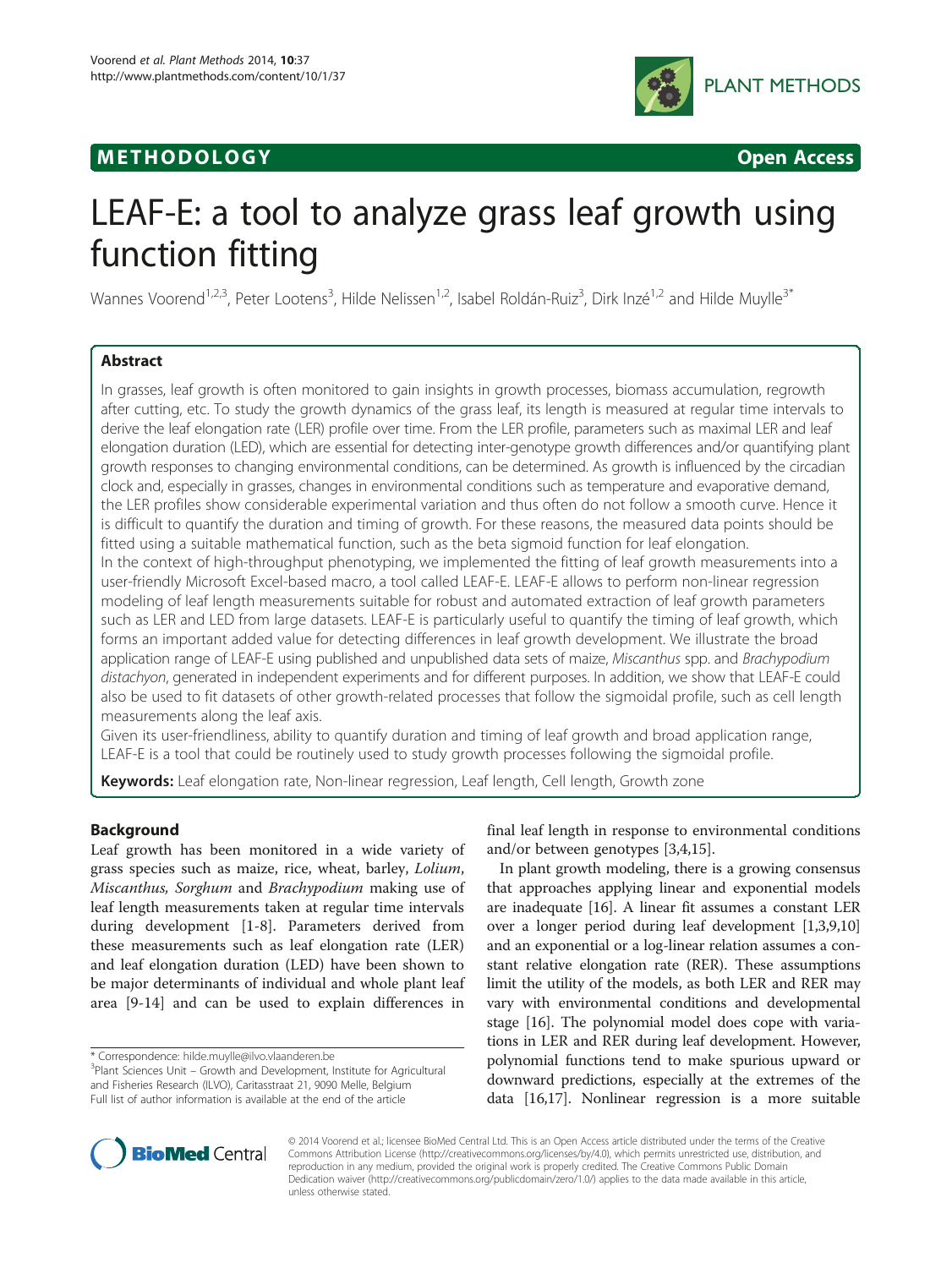<span id="page-1-0"></span>strategy to describe leaf growth and to accommodate temporal variation in growth rates [\[16\]](#page-11-0).

The beta sigmoid function, first used to describe whole plant growth [\[18\]](#page-11-0), has been successfully applied to model the growth pattern of a single grass leaf [\[7,19](#page-11-0)]. Yin and coworkers [\[18](#page-11-0)] compared the performance of the beta sigmoid function with that of some other widely used sigmoid functions, such as Gompertz, Weibull and Richards to analyze datasets from maize, pea and wheat and concluded that the beta sigmoid function is unique in dealing with determinate growth [\[18\]](#page-11-0). This is due to the prediction of a zero growth rate at both the start and end of the determinate growth period which is characterized by three sub-phases: an early exponential growth phase, an approximately linear growth phase, followed by a steadily decelerating growth phase [\[20](#page-11-0)]. Furthermore, in contrast to other functions, the beta sigmoid function incorporates biologically relevant parameters and is highly flexible for describing various asymmetrical sigmoidal patterns [\[18\]](#page-11-0).

In the context of high-throughput leaf phenotyping, there is a need for user-friendly tools that provide rapid and robust analysis of growth parameters from large datasets. Non-linear regression using function fitting is currently imbedded in statistical work packages such as SAS and R rendering the calculation, extraction and visualization of specific leaf growth parameters, such as LED, from large datasets difficult and time-consuming.

Here, we describe LEAF-E, a nonlinear regressionbased tool for analyzing grass leaf growth data. The tool can be used to derive biologically relevant parameters such as final leaf length, maximal LER, LED but also

parameters for the quantification of the timing of leaf growth, an important asset of this tool. To allow for the analysis of large datasets, the fitting procedure was automated in a user-friendly Microsoft Excel macro, which is innovative. We show how the application of this tool can assist data analysis and interpretation of experiments in which different genotypes or the response of single genotypes to different growth conditions are compared. For this purpose, we quantified and compared leaf growth parameters in published and unpublished datasets of three grass species: Zea mays (maize), Brachypodium distachyon and Miscanthus spp.

# Results and discussion

# Fitting of kinematic individual leaf length measurements using the beta sigmoid function

# Goodness of fit of the beta sigmoid function for maize, Brachypodium and Miscanthus leaf growth

First, we investigated to what extent the beta sigmoid function can be used to accurately fit leaf length measurements in function of thermal time or growing degree days (°Cd) in the three species considered here. Thermal time was used since plant growth and development are more closely related to accumulated mean daily temperature above a base value in the absence of other limiting conditions [[21,22](#page-11-0)]. Equation [1](#page-9-0) was used to fit length measurements of the  $4<sup>th</sup>$  leaf over thermal time of nine B104 maize plants ([dataset 1a](#page-8-0), Figure 1). This resulted in  $\mathbb{R}^2$  values ranging from 0.9970 to 0.9989 with a mean value of 0.9981. Function fitting of leaf length measurements in Miscanthus and Brachypodium (datasets [2](#page-8-0) and [3](#page-9-0), respectively) rendered similar results: an

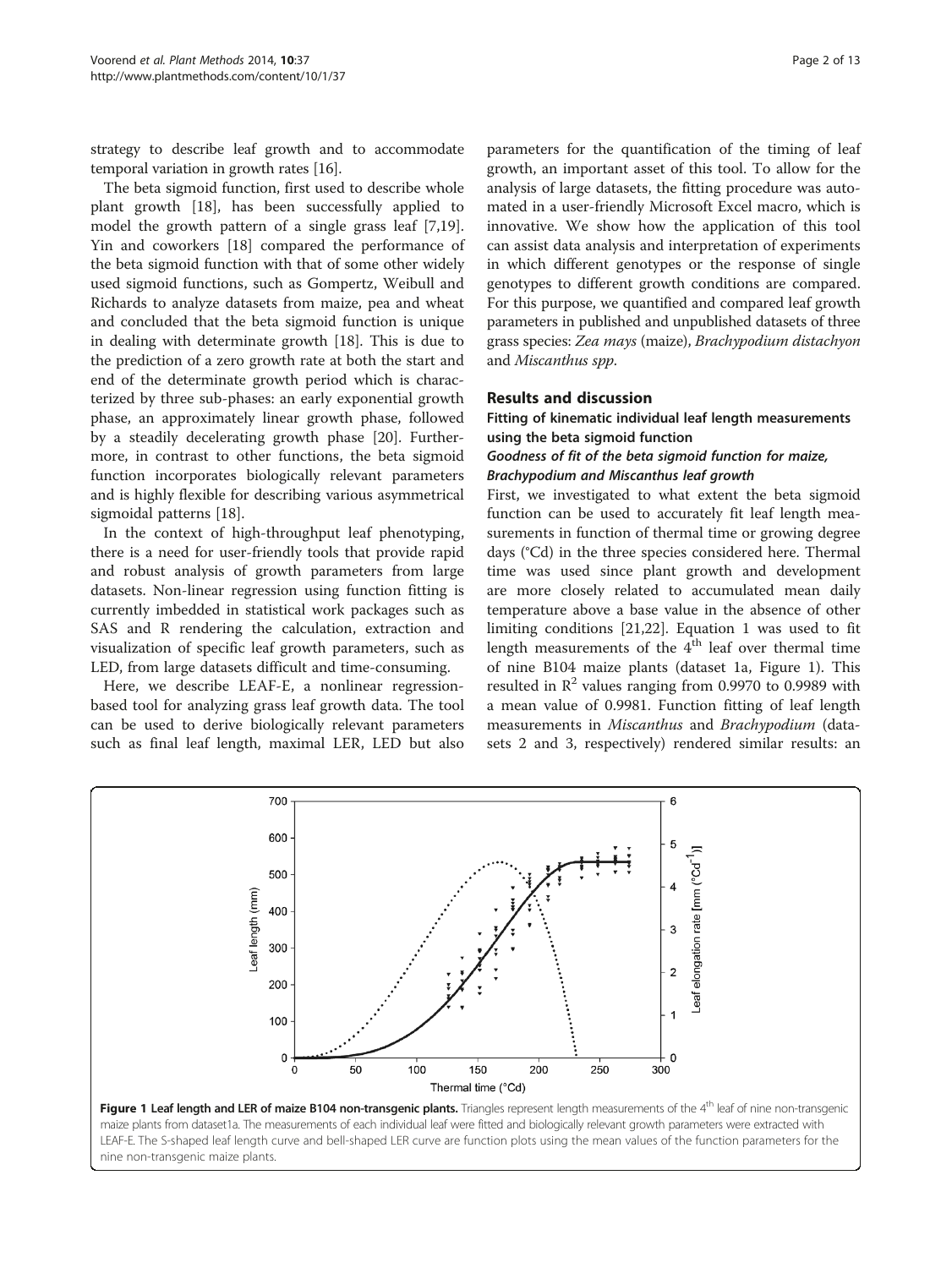overall mean  $R^2$ -value of 0.9931, ranging from 0.9669 to 0.9989 ( $n = 18$ ) for the two *Miscanthus* species, and an overall mean  $R^2$ -value of 0.9932, ranging from 0.9871 to 0.9993 ( $n = 36$ ) for the four *Brachypodium* inbred lines. Plots of the fittings and  $R^2$ -values of individual plants of all datasets can be found in Additional file [1](#page-10-0). A linear regression analysis of the measured leaf lengths versus the estimated value for those respective points in thermal time resulted in an  $\mathbb{R}^2$  value of 0.9986 for maize [\(dataset](#page-8-0) [1a\)](#page-8-0), 0.9951 for Miscanthus [\(dataset 2\)](#page-8-0) and 0.9940 for Brachypodium, indicating a good fit of the data for the three species investigated (Additional file [2](#page-10-0) A, D and G). Nevertheless, analysis of the residuals showed a remaining sinusoidal pattern which indicates that part of the data could not be explained by the model (Additional file [3](#page-11-0)). The higher  $\mathbb{R}^2$  value for the fittings of the maize dataset over the Miscanthus and Brachypodium datasets might be due to the more controlled environment of the growth chamber for maize as compared to the greenhouse for Miscanthus and Brachypodium. This indicates the importance of conducting growth experiments in a controlled environment and/or close monitoring of important growth regulating factors such as temperature, preferably at the level of the plant apex.

Based on these results, we can conclude that the beta sigmoid function is able to accommodate leaf growth measurements of three grass species with very distinct phenotypic characteristics. Maize and Miscanthus spp. both possess a 'C4' metabolism, however, maize is an annual crop characterized by one stem, whereas Miscanthus spp. are rhizomatous perennials that form numerous tillers. Brachypodium is a small, annual 'C3' plant used as a model for several temperate grain crops such as wheat and barley [\[23](#page-11-0)]. Based upon these findings and the results obtained previously in L. perenne [[7\]](#page-11-0), we can conclude that the beta sigmoid function is probably of broad application for describing leaf growth in both C3 and C4 grass species. For that reason, the beta sigmoid function was further used to develop an automated fitting procedure in an excel macro that we called LEAF-E and to derive biologically relevant parameters from the different datasets.

# Biologically relevant function parameters

The Excel macro that we designed, automatically generates the fitted function parameters (the final leaf length  $Lm$ , the moment of maximal leaf elongation rate  $tm$ , and the moment at which leaf growth ceases te) and all additional parameters in the form of a table. For visual inspection, it also generates a graph showing the original data points, the fitted growth curve and the function parameters for each biological replicate (see Additional files [4](#page-11-0) and [5\)](#page-11-0). Although the tool can be used to fit the measurements of several replicates jointly, fitting data of individual leaves allows statistical analysis, such as estimation of averages and standard deviation values, for all growth parameters, and comparison of genotypes or treatments, a strategy that is both straightforward and statistically correct [\[17\]](#page-11-0). The advantage of using the beta sigmoid function in the form of Auzanneau and co-workers [[7\]](#page-11-0) is that the function parameters  $(Lm, tm, and$ te) themselves are biologically relevant when assessing grass leaf growth. This represents a clear advantage over functions that are based on parameters with no biologically relevant meaning or parameters that are difficult to interpret visually such as the Weibull equation [[18](#page-11-0)]. In addition, parameters that allow for the quantification of the timing of leaf growth, such as  $tm$  and  $te$ , can be estimated, which is not trivial using other methodologies such as a log-linear, polynomial or linear fit.

We used the nine B104 maize plants from [dataset 1a](#page-8-0) to illustrate how leaf growth can be analyzed using LEAF-E (Figure [1,](#page-1-0) Table [1](#page-3-0)). The final length  $(Lm)$  of the  $4<sup>th</sup>$  leaf in the nine B104 maize plants was  $535 \pm 6$  mm on average. This value was attained after  $231 \pm 5^{\circ}$ Cd (te), which, in this experiment, is equivalent to 16.5 days after sowing. The moment at which the LER was maximal,  $tm$ , was  $167 \pm 5^{\circ}$ Cd, or 12.0 days after sowing.

# Flexibility to extract additional biologically relevant information from the dataset

The major advantage of fitting a continuous function to the data is that for any given thermal time  $t$  ( $\degree$ Cd), the leaf length L (mm) can be estimated and vice versa (Figure [2](#page-3-0)).

For example, the leaves of the nine B104 maize plants of [dataset 1a](#page-8-0) (Table [1](#page-3-0)) reached 100 mm (t100) at  $108 \pm$  $4^{\circ}$ Cd. In this experiment this was just before the  $4^{\text{th}}$  leaf emerged from the pseudo-stem or whorl (the spiral arrangement of leaves forming a cylindrical structure from where newly formed leaves emerge), approximately 8 days after sowing. Knowing that the average final length  $(Lm)$  is  $535 \pm 6$  mm, we can state that a considerable share of at least 19% of the final maize leaf length is hidden in the pseudo-stem of this genotype. For t20%, the moment at which the  $4<sup>th</sup>$  leaf reaches 20% of its final length, we obtained an estimate of  $111 \pm 4^{\circ}$ Cd or 7.9 days after sowing. Exactly 50% of the final leaf length was attained at on average  $153 \pm 5^{\circ}$ Cd (t50%), which is not significantly different from the moment of the maximal LER, tm at  $167 \pm$ 5°Cd. The leaf reached 90% of its final leaf length (t90%) at 203 ± 5°Cd or 14.5 days after sowing. The use of parameters that are independent of final leaf length, such as t20%, t50% and t90%, can however be meaningful when comparing genotypes that differ inherently in final leaf lengths. Likewise, we calculated a time window between reaching 20% and 90% of the final leaf length. The parameter was named [LED(20%-90%)] and corresponded to  $92 \pm 2^{\circ}$ Cd or 6.7 days in this experiment [\(dataset 1a\)](#page-8-0).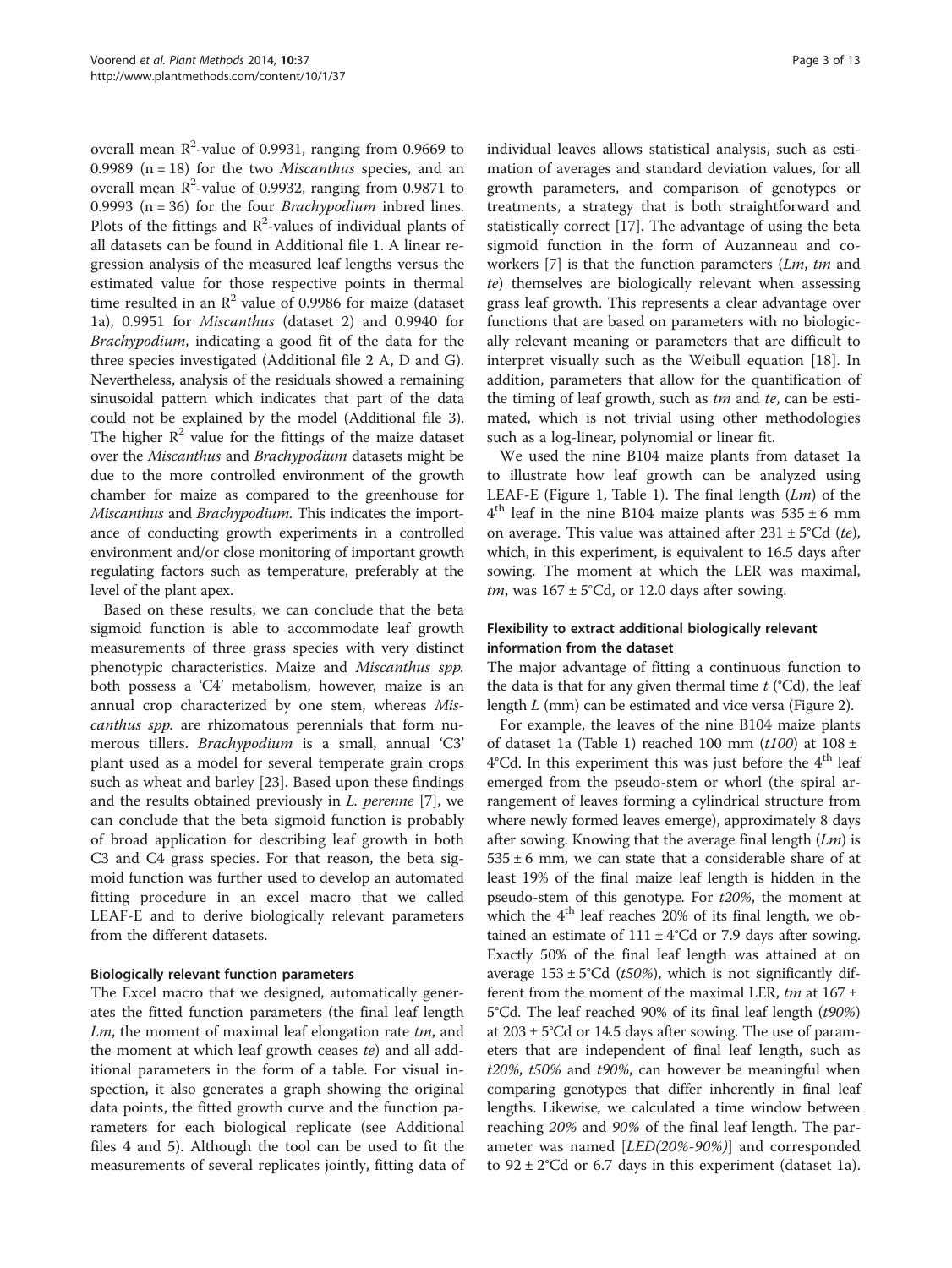<span id="page-3-0"></span>Table 1 Effect of GA20ox1 overexpression on maize leaf elongation

| Growth parameter          |               |                            | AtGA20ox1 OE (mean $\pm$ SE) | Control (mean $\pm$ SE) | Difference in mean <sup>(+)</sup> |           |
|---------------------------|---------------|----------------------------|------------------------------|-------------------------|-----------------------------------|-----------|
|                           | Lm            | (mm)                       | $743 \pm 13$                 | $535 \pm 6$             | 38.9%                             | $***$     |
|                           | <b>LERmax</b> | $(mm^{\circ}C^{-1}d^{-1})$ | $6.2 \pm 0.2$                | $4.6 \pm 0.1$           | 34.2%                             | ***       |
| Thermal time points       | t100          | $(^{\circ}Cd)$             | $107 \pm 2$                  | $108 \pm 4$             | $-1.7%$                           | <b>NS</b> |
|                           | t20%          | $(^{\circ}Cd)$             | $121 \pm 3$                  | $111 \pm 4$             | 8.7%                              | <b>NS</b> |
|                           | t50%          | $(^{\circ}Cd)$             | $165 \pm 3$                  | $153 \pm 5$             | 7.6%                              | $*$       |
|                           | tm            | $(^{\circ}Cd)$             | $180 \pm 4$                  | $167 \pm 5$             | 7.7%                              | $\ast$    |
|                           | t90%          | $(^{\circ}Cd)$             | $217 \pm 4$                  | $203 \pm 5$             | 6.7%                              | $*$       |
| Leaf elongation durations | te            | $(^{\circ}Cd)$             | $246 \pm 5$                  | $231 \pm 5$             | 6.3%                              | $\ast$    |
|                           | $LED(100-e)$  | $(^{\circ}Cd)$             | $139 \pm 4$                  | $123 \pm 2$             | 13.3%                             | $***$     |
|                           | LED(20%-90%)  | $(^{\circ}Cd)$             | $96 \pm 2$                   | $92 \pm 2$              | 4.2%                              | <b>NS</b> |
|                           | LED(20%-e)    | $(^{\circ}Cd)$             | $125 \pm 30$                 | $120 \pm 2$             | 4.0%                              | <b>NS</b> |

A segregating population produced by backcrossing (BC) a transgenic plant overexpressing the Arabidopsis thaliana GIBBERELLIC ACID 20 OXIDASE1 (GA20ox1) gene to the wild-type line B104 was analysed for leaf growth. The results are based on the analysis of eleven transgenic and nine non-transgenic BC1 plants. Lm: final leaf length; LERmax: maximal leaf elongation rate; t20%, t50%, t90%, te: time points at which the leaf reaches 20%, 50%, 90% and 100% of the final leaf length, respectively; t100: time point at which the leaf reaches 100 mm; tm: time point at which the leaf reaches LERmax; LEDs: leaf elongation durations between above stated thermal time points.

+Statistical significance based on student t-test of non-transgenic plants (n = 9) vs GA20ox1 overexpression (n = 11), \*p < 0.05, \*\* p < 0.01, \*\*\*p < 0.001, NS non-significant. Applied base temperature for thermal time calculation = 10°C, Mean of overall R<sup>2</sup> values = 0.9983 (0.9970-0.9991).

Depending on the objective of a particular experiment, several other useful parameters can be extracted from the growth curve. Parameters can be deduced from the model, even at time points before empirical evidence can be taken (for maize e.g. t100 and in some cases also t20%) using non-destructive measurements of leaf length over time, as the leaf is then still hidden in the pseudostem. However, these are approximations and will need

validation using destructive measurements of leaf elongation when one wants to investigate early leaf development, i.e. when the leaf is still hidden in the pseudo-stem [[24](#page-11-0),[25](#page-11-0)].

#### Leaf elongation rate and steady-state growth

Similarly, for any given thermal time  $t$  ( $\degree$ Cd), the LER (mm/°Cd) can be estimated using the first derivative of

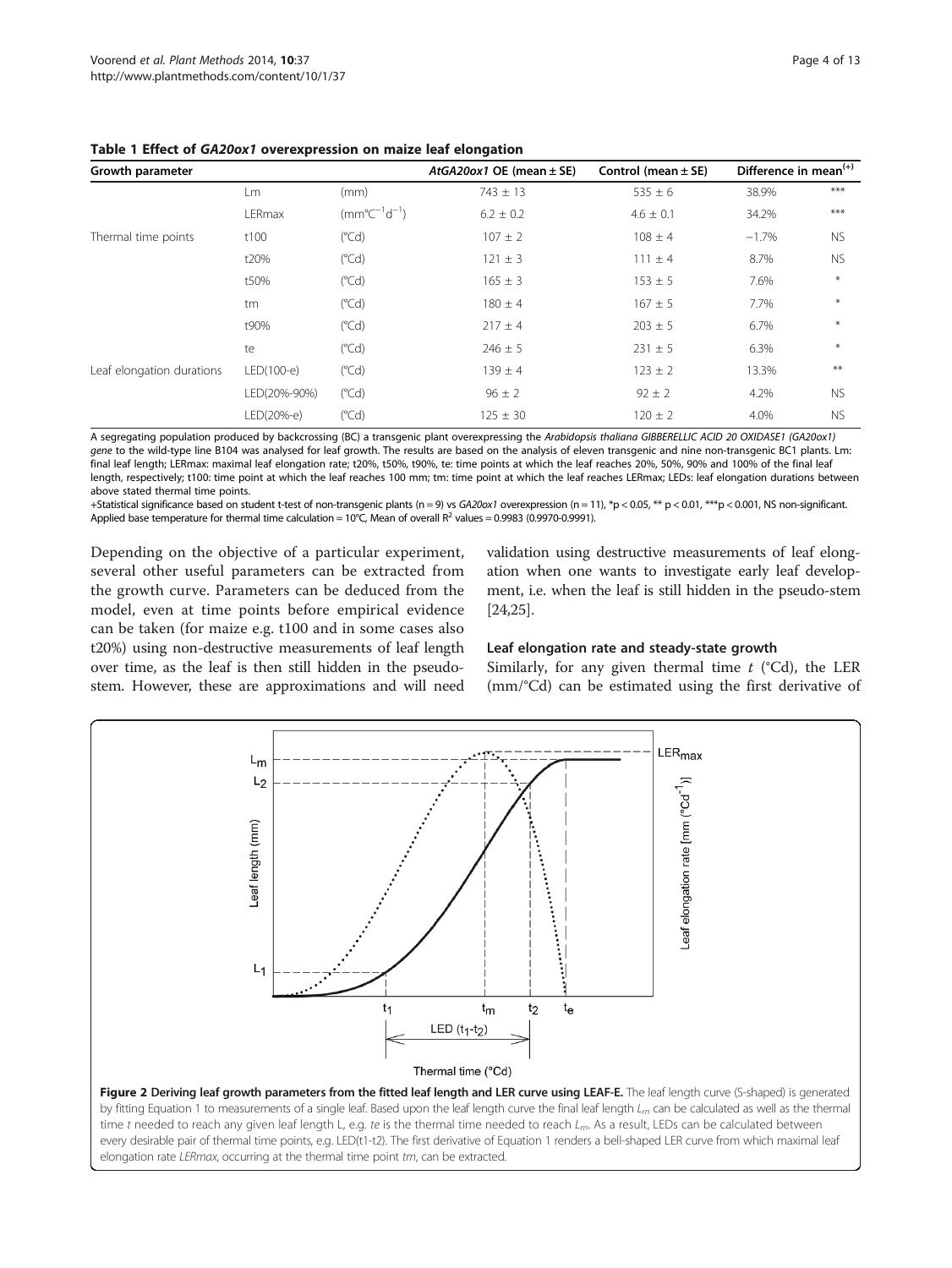the beta sigmoid function (Equation [2\)](#page-9-0). The maximum of this bell-shaped curve, is denoted as the maximal LER or LERmax (Figure [2\)](#page-3-0). For the nine B104 maize plants [\(dataset 1a\)](#page-8-0), we estimated a *LERmax* of  $4.6 \pm 0.1$  mm/°Cd, equivalent to an impressive 2.7 mm/h or 64 mm/day.

Often, the LER profile is derived from calculations of leaf length increases between consecutive measurements divided by the respective thermal time interval. These calculations were performed on a plant-by-plant basis and can be viewed in Additional file [1.](#page-10-0) The LERmax is then defined as the maximal value in that LER profile. A linear regression analysis of the estimated LER and LERmax to the calculated LER and LERmax, respectively showed high  $\mathbb{R}^2$  values (Additional file [2](#page-10-0)), indicating a linear relationship between values obtained by the two approaches. The  $\mathbb{R}^2$  values of the linear regression were highest for the maize dataset [\(dataset 1a\),](#page-8-0) 0.9067 and 0.9228 for LER and LERmax respectively (see Additional file [2](#page-10-0) for  $\mathbb{R}^2$  values of all linear regression analyses).

Several studies have assumed that during the growth of a grass leaf a period of constant LER can be defined [[5,15,25,26\]](#page-11-0). This assumption of steady-state growth in grass species such as maize has often been used as an acceptable simplification of the actual growth process [[5,15,25,26\]](#page-11-0), although it has been argued that this steady-state growth period is relatively short compared to the total leaf growth period [\[8,25,27\]](#page-11-0). LEAF-E allows to quantify a steady state growth period. This can be defined as a period in leaf development for which the LER is relatively stable, for example the thermal time window between the points at which LER has a value of 90% or 95% of LERmax. For the maize B104 plants of [dataset](#page-8-0) [1a](#page-8-0), the thermal time window for which the LER was higher than 90% and 95% of LERmax was  $34.5 \pm 0.6^{\circ}$ Cd or 2.5 days (from 10.7 until 13.1 days after sowing) and  $49.1 \pm 0.9^{\circ}$ Cd or 3.5 days (from 10.1 until 13.6 days after sowing), respectively. We therefore conclude that, for the investigated dataset, a relatively stable LER is found for a time-span of 2.5 to 3.5 days during leaf growth.

# Effect of GA20ox1 overexpression on maize leaf elongation

Comparison of transgenic maize plants overexpressing the GA biosynthesis gene GA20ox1 with non-transgenic plants in a previous study, demonstrated that altering GA levels specifically affects the size of the division zone, resulting in proportional changes in leaf and whole plant growth rates [[28\]](#page-11-0). This published dataset was used to validate the LEAF-E tool.

Overexpression of GA20ox1 in maize resulted into significantly longer leaves  $(Lm)$  and higher maximum leaf elongation rates (LERmax) (39% and 34% respectively, p < 0.001). This corresponded very well with the 38% increase in LER reported earlier by Nelissen and coworkers

[[28](#page-11-0)]. However, in addition to the calculation of  $Lm$  and LERmax, LEAF-E also facilitates analysis of parameters that describe the timing of leaf growth. For example, leaves of transgenic plants took slightly, but significantly more time to reach their full length  $(te)$  than those of nontransgenic plants (Figure [3](#page-5-0)A and Table [1](#page-3-0)). As a consequence, also t50%, t90% and te, as well as tm, occurred significantly later in the transgenics. This means that leaves of transgenic plants took slightly more time to reach 50%, 90% and 100% of their final leaf length.

Using LEAF-E to reanalyze [dataset 1a,](#page-8-0) previous findings were confirmed but this analysis allowed a more detailed study of the timing of leaf growth, thereby facilitating the detection of dissimilarities such as a shift in attaining LERmax in GA20ox1 overexpressing plants, that could not be quantified previously.

Variation in leaf growth behavior in two Miscanthus species We investigated the leaf growth characteristics of two genotypes of Miscanthus belonging to different species with high potential as bio-energy crops, but with contrasting phenotypic characteristics. M. sinensis 'Goliath' is characterized by high shoot densities, whereas  $M. x$  giganteus produces less, but thicker and taller shoots [\[29,](#page-11-0)[30](#page-12-0)].

When comparing leaf growth characteristics of M. sinensis 'Goliath' and M. x giganteus, we found that M. sinensis 'Goliath' had significantly longer leaves than M. x giganteus (Table [2](#page-6-0), Figure [3B](#page-5-0)). The leaves of M. *sinensis 'Goliath'* on average attained a length of  $1140 \pm$ 46 mm, whereas leaves of M. x giganteus on average became  $923 \pm 26$  $923 \pm 26$  $923 \pm 26$  mm in length (Table 2). The longer leaves of M. sinensis 'Goliath' plants cannot be explained by significant changes in *LERmax* nor by an extended elongation period (no significant differences for LED values). However, our analysis revealed that leaves of M. sinensis 'Goliath' plants display a very strong initial growth compared to  $M. x$  giganteus. Parameters  $t20\%$ ,  $t50\%$  and  $tm$  are all attained sooner (Table [2\)](#page-6-0). Leaves of M. sinensis 'Goliath' reached 50% of their final leaf length at  $230 \pm 8^{\circ}$ Cd, or 64°Cd sooner than M. x giganteus plants, at which point the leaves of the last were just emerging from the whorl.

The analysis with LEAF-E shows that the leaf growth pattern in these two *Miscanthus spp*. is significantly different and that the differences in total leaf length can be attributed to contrasting early leaf growth.

# Variation in leaf growth behavior in different Brachypodium distachyon inbred lines

Fifty *Brachypodium distachyon* inbred lines are currently being used for a study of natural diversity, which is led by 'The International Brachypodium Initiative' [\[23](#page-11-0)]. We analyzed the leaf growth behavior of four diploid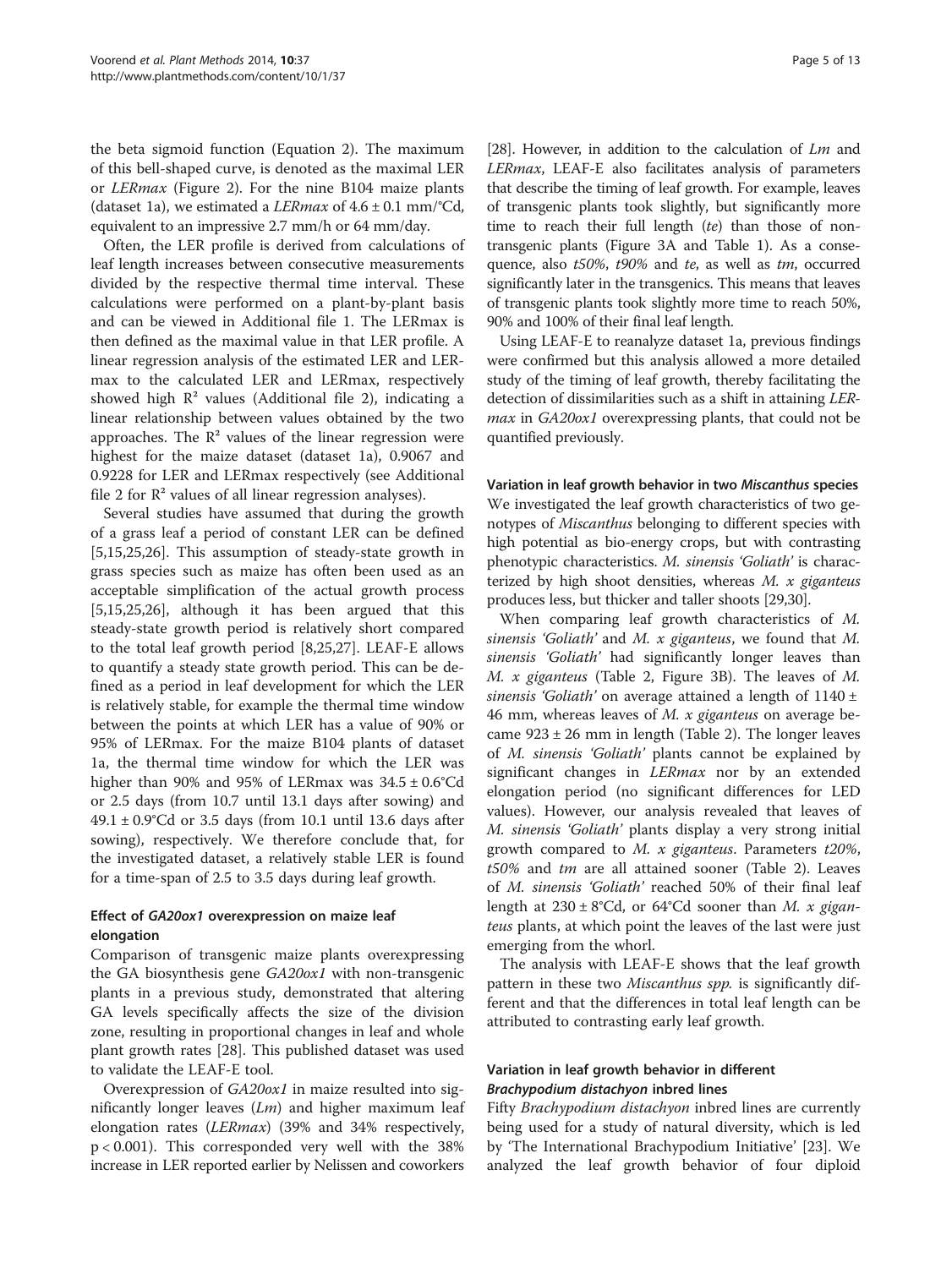<span id="page-5-0"></span>

Brachypodium inbred lines that are part of that study: Bd21, Bd21-3, Bd2-3 and Bd3-1 (Figure 3C).

Leaf growth analysis of these four genotypes with LEAF-E revealed distinct leaf growth characteristics. Based upon final leaf length, two groups can be distinguished. Bd21 and Bd3-1 have short leaves and Bd21-3 and Bd2-3 have long leaves (Figure 3C, Table [3](#page-6-0)). The length of the leaves is determined by both LER and LED. For Bd21, a low LER is probably the underlying factor of the shorter leaves (Table [3\)](#page-6-0). This is in contrast to Bd3-1 which, like Bd21, has short leaves but a *LERmax* that is similar to those of the genotypes with longer leaves

(Table [3\)](#page-6-0). Parameters for LED are the smallest for Bd3-1. Thus, the leaf of Bd3-1 is short, most likely due to a short growing period. Bd21-3 and Bd2-3 both have long leaves, a high *LERmax* and similar LED. Despite these similarities, based upon our analysis, we can conclude that the  $3<sup>rd</sup>$  leaf of Bd21-3 plants starts and finishes its growth significantly earlier in thermal time than that of Bd2-3 (Table [3\)](#page-6-0). These results suggest that different mechanisms might drive leaf growth in different accessions. In *Arabidopsis* it was found that at least five different mechanisms contribute to final leaf size [[31\]](#page-12-0).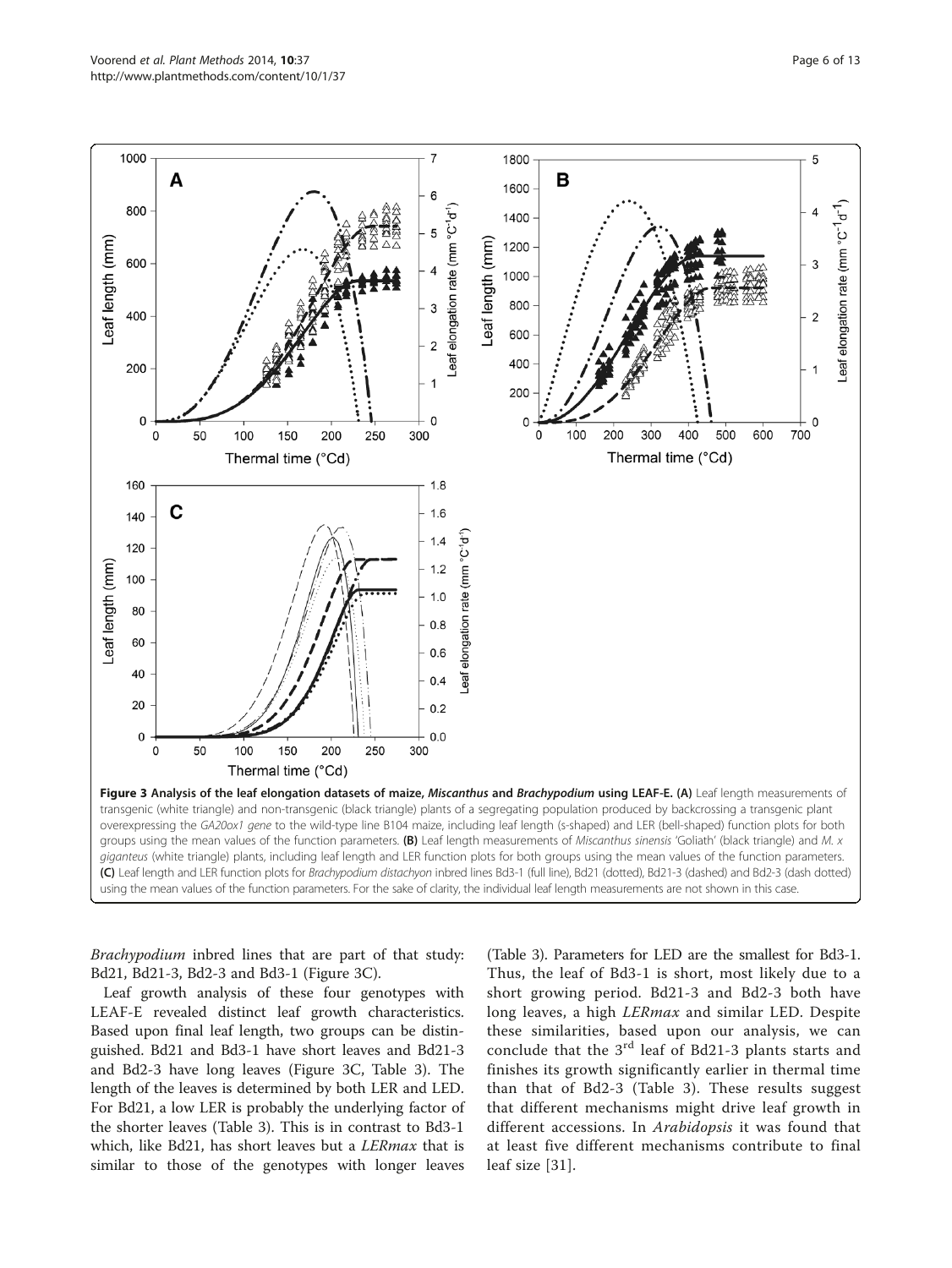<span id="page-6-0"></span>

|  |  | Table 2 Comparison of leaf elongation in two Miscanthus genotypes from different species |  |
|--|--|------------------------------------------------------------------------------------------|--|
|--|--|------------------------------------------------------------------------------------------|--|

|                          |              |                            | . .                                          |                                              |                                   |           |
|--------------------------|--------------|----------------------------|----------------------------------------------|----------------------------------------------|-----------------------------------|-----------|
| Growth parameter         |              |                            | <i>M. Sinensis 'Goliath'</i> (mean $\pm$ SE) | <i>M.</i> x <i>giganteus</i> (mean $\pm$ SE) | Difference in mean <sup>(+)</sup> |           |
|                          | Lm.          | (mm)                       | $1140 \pm 46$                                | $923 \pm 26$                                 | $-217$                            | $***$     |
|                          | LERmax       | $(mm^{\circ}C^{-1}d^{-1})$ | $4.2 \pm 0.2$                                | $3.8 \pm 0.2$                                | $-0.4$                            | <b>NS</b> |
| Thermal time points      | t100         | $(^{\circ}Cd)$             | $95 \pm 4$                                   | $167 \pm 4$                                  | 71                                | $***$     |
|                          | t20%         | $(^{\circ}Cd)$             | $141 \pm 7$                                  | $207 \pm 5$                                  | 65                                | ***       |
|                          | t50%         | $(^{\circ}Cd)$             | $230 \pm 8$                                  | $294 \pm 8$                                  | 64                                | $***$     |
|                          | tm           | $(^{\circ}Cd)$             | $240 \pm 10$                                 | $320 \pm 8$                                  | 80                                | $***$     |
|                          | t90%         | $(^{\circ}Cd)$             | $350 \pm 10$                                 | $400 \pm 13.8$                               | 50                                | <b>NS</b> |
|                          | te           | $(^{\circ}Cd)$             | $425 \pm 10$                                 | $461 \pm 18$                                 | 37                                | <b>NS</b> |
| Leaf elongation duration | LED(100-e)   | $(^{\circ}Cd)$             | $329 \pm 8$                                  | $295 \pm 18$                                 | $-35$                             | <b>NS</b> |
|                          | LED(20%-90%) | $(^{\circ}Cd)$             | $209 \pm 5$                                  | $194 \pm 11$                                 | $-15$                             | <b>NS</b> |
|                          | LED(20%-e)   | $(^{\circ}Cd)$             | $283 \pm 7$                                  | $255 \pm 16$                                 | $-29$                             | <b>NS</b> |

The results are based on the analysis of nine M. sinensis 'Goliath' and eight M. x giganteus plants. Lm: final leaf length; LERmax: maximal leaf elongation rate; t20%, t50%, t90%, te: time points at which the leaf reaches 20%, 50%, 90% and 100% of the final leaf length, respectively; tm: time point at which the leaf reaches LERmax; LEDs: leaf elongation durations between above stated thermal time points.

+Statistical significance based on student t-test of M. sinensis 'Goliath' (n = 9) vs M. x giganteus (n = 8), \*\*p < 0.01, \*\*\*p < 0.001, NS non-significant. Applied base temperature for thermal time calculation =  $8^{\circ}$ C, Mean of overall  $R^2$  values = 0.9932 (0.9695-0.9989).

# Fitting of cell length measurements along the leaf axis of maize overexpressing GA20ox1 using the beta sigmoid function

The cell length profile along the longitudinal axis of an actively growing grass leaf also displays a sigmoid pattern [\[8](#page-11-0)]. This sigmoidal profile is determined by the spatial distribution of cells in different stages of differentiation along the leaf axis: a number of dividing cells of small size at the leaf base, a stretch of cells that undergo elongation and thus increase in length when being pushed towards the leaf tip, and finally the tip of the leaf that is made up of cells that have reached their final length. We applied LEAF-E, adapted to use the extended version of the beta sigmoid function (Equation [3\)](#page-10-0), to fit

cell length measurements of [dataset 1b](#page-8-0). We found that fitting was successful and resulted in overall  $\mathbb{R}^2$ -values ranging from 0.8420 up to 0.8749 for cell length measurements of the GA20ox1 overexpressing and control plants. Knowing that cell lengths can vary considerably, even for adjacent cells of the same cell file in one leaf (Figure [4\)](#page-7-0), these  $R^2$ -values are noticeably high. However, a goodness of fit assessment on cell length measurements is, to our knowledge, not reported in literature, making any comparison difficult. We explored the suitability of three other commonly used sigmoidal functions, namely the Weibull, the Logistic and the Gompertz functions for fitting cell length data of the control plants. The fits of cell length data resulted in  $\mathbb{R}^2$ -values of 0.8504 ± 0.0054 for

Table 3 Comparison of leaf elongation in four Brachypodium inbred lines

| Growth parameter                    |              |                            | Bd3-1 (mean $\pm$ SE) <sup>(+)</sup> | Bd21 (mean $\pm$ SE) <sup>(+)</sup> | Bd21-3 (mean $\pm$ SE) <sup>(+)</sup> | Bd2-3 (mean $\pm$ SE) <sup>(+)</sup> |
|-------------------------------------|--------------|----------------------------|--------------------------------------|-------------------------------------|---------------------------------------|--------------------------------------|
|                                     | Lm           | (mm)                       | $94^a \pm 3$                         | $91^a + 1$                          | $113^{b} + 3$                         | $113^{b} + 2$                        |
|                                     | LERmax       | $(mm^{\circ}C^{-1}d^{-1})$ | $1.44^{ab} + 0.05$                   | $1.29^a \pm 0.03$                   | $1.52^b \pm 0.05$                     | $1.51^{\rm b}$ + 0.03                |
| Thermal time points                 | t20%         | $(^{\circ}Cd)$             | $162^{\circ} \pm 3$                  | $163^a \pm 2$                       | $148^b \pm 3$                         | $166^a + 2$                          |
|                                     | t20          | $(^{\circ}Cd)$             | $164^a \pm 3$                        | $166^a + 2$                         | $145^b + 3$                           | $163^a + 2$                          |
|                                     | t50%         | $(^{\circ}Cd)$             | $189^a \pm 2$                        | $193^{\circ} \pm 2$                 | $178^b + 3$                           | $197^{\circ} + 2$                    |
|                                     | tm           | $(^{\circ}Cd)$             | $202^a + 2$                          | $206^a \pm 2$                       | $192^b + 3$                           | $211^a + 2$                          |
|                                     | t90%         | $(^{\circ}Cd)$             | $217^{ab} + 1$                       | $222^{bc} + 2$                      | $710^a + 4$                           | $229^c + 2$                          |
|                                     | te           | $(^{\circ}Cd)$             | $230.8^{ab} \pm 0.8$                 | $238^{bc} \pm 2$                    | $226^a \pm 4$                         | $245^{\circ} \pm 2$                  |
| Leaf elongation durations LED(20-e) |              | $(^{\circ}Cd)$             | $67^{\rm a} \pm 3$                   | $72^a + 1$                          | $81^{\rm b} + 2$                      | $82^b + 2$                           |
|                                     | LED(20%-90%) | $(^{\circ}Cd)$             | $69^{\rm a} \pm 2$                   | $75^{ab} + 1$                       | $78^{\rm b} + 1$                      | $79^{b} \pm 1$                       |
|                                     | LED(20%-e)   | $(^{\circ}Cd)$             | $55^{\circ} \pm 2$                   | $59^{ab}$ ± 1                       | $62^b + 1$                            | $63^{b} \pm 1$                       |

Bd3-1 (n = 7), Bd21 (n = 10) plants, Bd21-3 (n = 7) plants, Bd2-3 (n = 10). Lm: final leaf length; LERmax: maximal leaf elongation rate; t20%, t50%, t90%, te: time points at which the leaf reaches 20%, 50%, 90% and 100% of the final leaf length, respectively; tm: time point at which the leaf reaches LERmax; LEDs: leaf elongation durations between above stated thermal time points.

+Statistical significance indicated with distinct letters based on ANOVA and Scheffé Post hoc test (p < 0.05) between lines Bd3-1 (n = 7), Bd21 (n = 10) plants, Bd21-3 (n = 7) plants, Bd2-3 (n = 10), applied base temperature for thermal time calculation = 11°C, Mean of overall R<sup>2</sup> values = 0.9993 (0.9871-0.9993).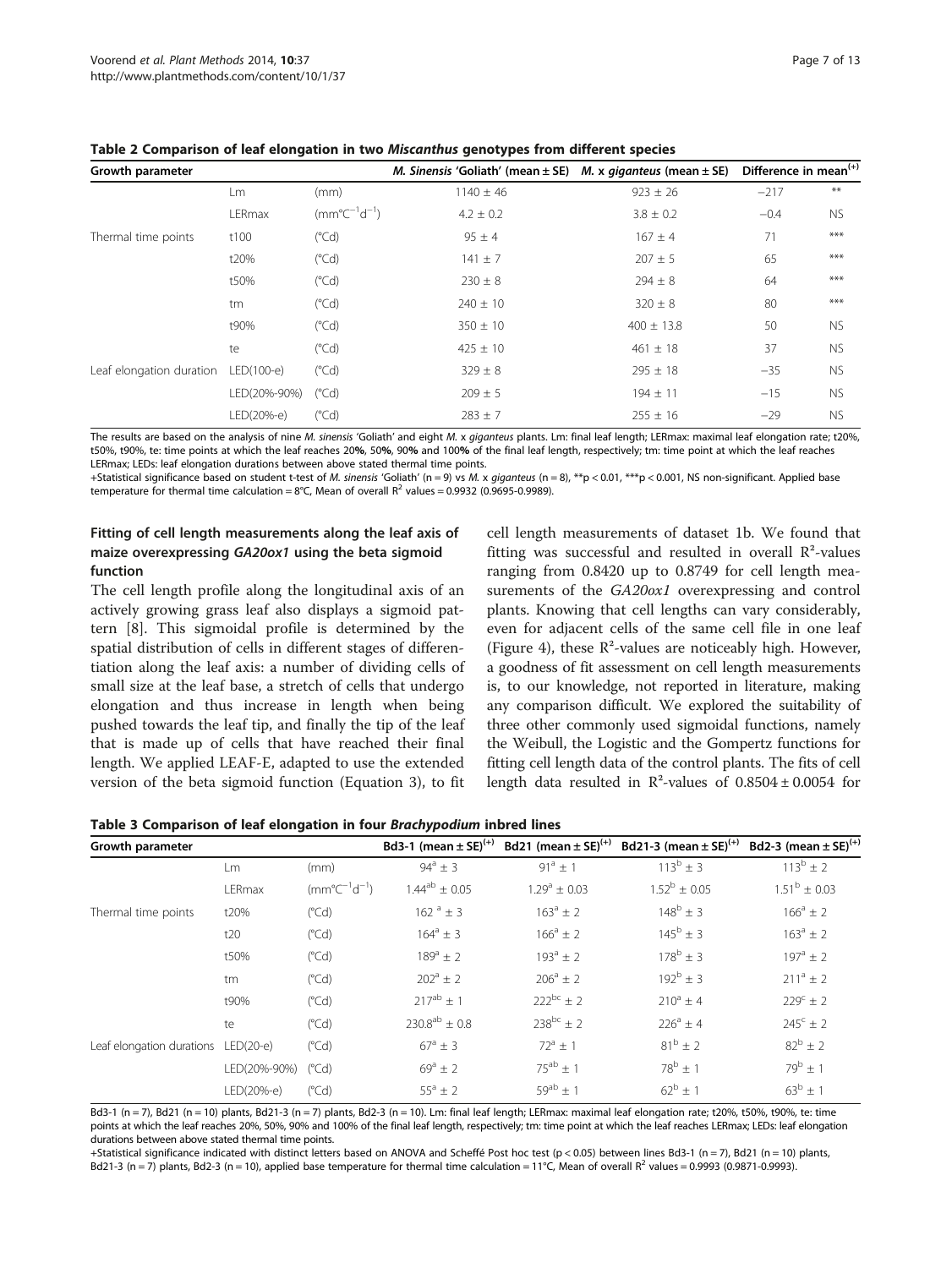<span id="page-7-0"></span>

Weibull, 0.8485 ± 0.0055 for logistics, 0.8499 ± 0.0053 for beta sigmoid and 0.8495 ± 0.0054 for Gompertz. The goodness of fit was also evaluated by linear regression of the estimated to the measured values (Additional file [6](#page-11-0)) and again found highly similar  $\mathbb{R}^2$ -values. For the beta sigmoid function, we investigated the deviation of the data points from the fitted curve and could detect a slight underestimation of cell lengths in the very first 3 mm from the leaf base (Additional file [3](#page-11-0)D). This is because the cells in the first few millimeter of the division zone are slightly longer than those in the middle of the division zone; this hyperbolic profile at the leaf basis cannot be fitted with the functions that we used here, since they assume an increment in cell lengths. Additionally, the value of the residuals increased with the distance from the leaf base (Additional files [3](#page-11-0)D and [6\)](#page-11-0). For this dataset, the use of the beta sigmoid function in the form of Equation [3](#page-10-0) is preferred over the other investigated functions because the function parameters themselves provide relevant biological information. However, the exploration of mathematical functions that are more appropriate for fitting cell lengths along the longitudinal axis of grass leaves should be the topic of future research.

The cell length profile along the leaf axis in maize plants overexpressing GA20ox1 [\(dataset 1b\)](#page-8-0) was analyzed by Nelissen and coworkers [[28\]](#page-11-0) using a polynomial fit approach similar to Rymen and coworkers [\[3](#page-11-0)]. Using LEAF-E, we determined that the size of the division zone, defined as the stretch of cells near the leaf base by which function fitted cell lengths do not exceed 40 μm (obtained by DAPI-staining of cells along the proximaldistal axis), is on average 33% longer  $(p < 0.01)$  in  $GA20ox1$ overexpressing leaves as compared to non-transgenic leaves (Figure 4, Table [4\)](#page-8-0). We estimated that the elongation zone, defined as the distance between the end of the division zone and the function parameter Pe (position in the leaf where cells reach their maximal length, equivalent to te for leaf elongation), is 29% longer  $(p < 0.01)$  in  $GA20ox1$  overexpressing leaves. Moreover, we can state that the position where maximal cell elongation occurs (Pm, equivalent to tm for leaf elongation) is situated 8 mm (or 38%) further away from the leaf base in GA20ox1 overexpressing leaves as compared to non-transgenic plants and that the mature cell length  $Lm$  (mm) did not differ (p = 0.92). These findings are in accordance with results obtained earlier by Nelissen and coworkers [[28](#page-11-0)]. The analysis using LEAF-E thus allowed a more detailed study of the cell length profile, which facilitated the detection of a longer elongation zone in GA20ox1 overexpressing plants and a shift in the position of maximal cell elongation, that could not be quantified previously. Nevertheless, it might still be necessary to validate the estimation of the size of the division zone using DAPI staining or a similar method, as was performed here. We believe that function fitting, using LEAF-E, can be very useful and might even be a necessary step for the analysis of cell length profiles in the grass leaf in future experiments.

# **Conclusions**

Here, we provide a tool that we named LEAF-E for fast and straightforward analysis of grass leaf growth data using nonlinear regression in a simple Microsoft Excel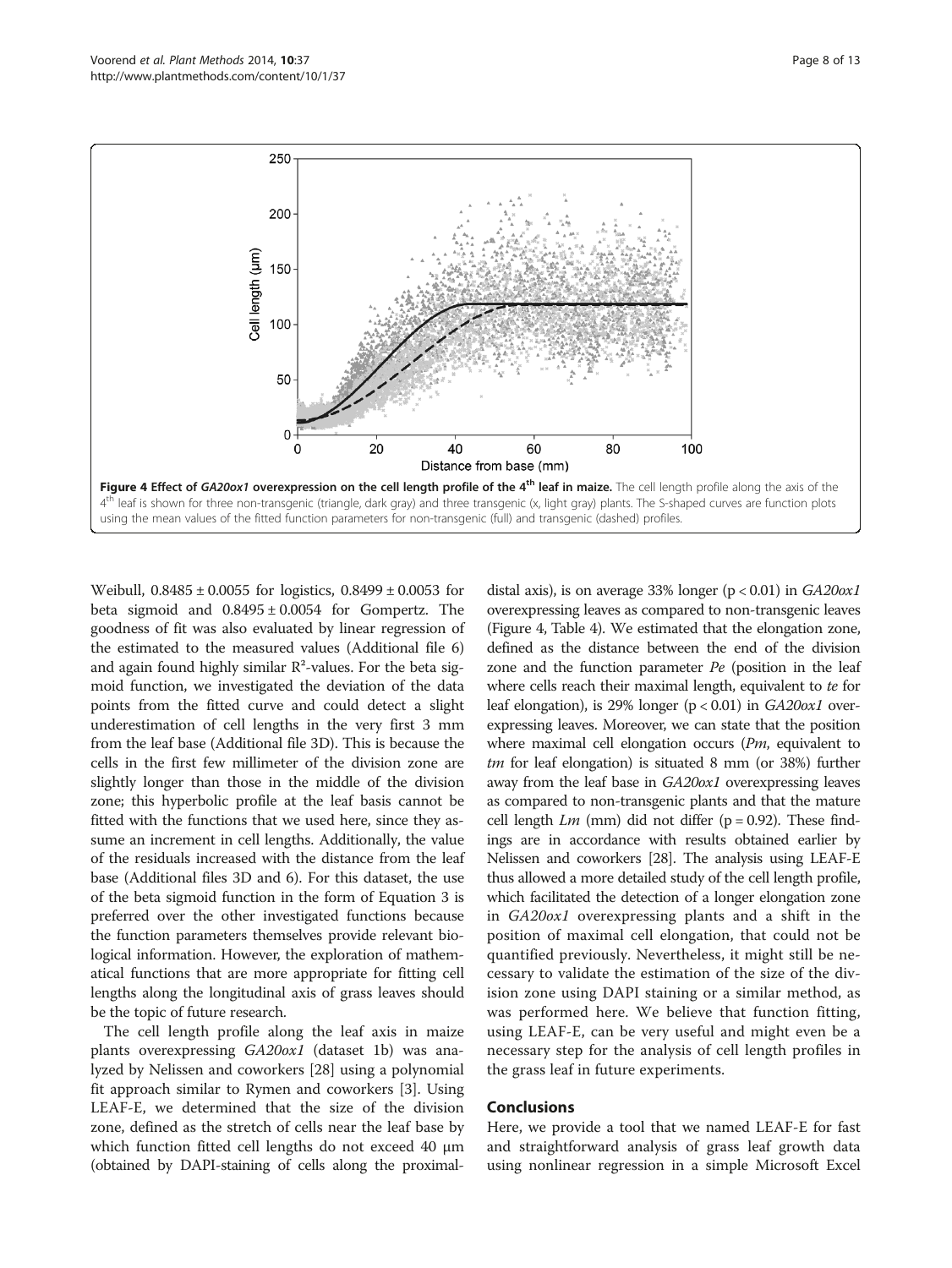#### <span id="page-8-0"></span>Table 4 Effect of GA20ox1 overexpression on the maize cell length profile

| Parameter                    |                                     |           | AtGA20ox1 OE<br>(mean $\pm$ SE) | Control<br>(mean $\pm$ SE) | Difference in mean $(+)$ |           |
|------------------------------|-------------------------------------|-----------|---------------------------------|----------------------------|--------------------------|-----------|
| Cell length                  | ∟b                                  | $(\mu m)$ | $13.2 + 1.7$                    | $10.9 + 0.3$               | 22%                      | <b>NS</b> |
|                              | Lm                                  | $(\mu m)$ | $118.1 \pm 0.6$                 | $118.5 \pm 3.8$            | 0%                       | <b>NS</b> |
| Position along the leaf axis | Pm                                  | (mm)      | $29.5 \pm 2.1$                  | $21.3 \pm 0.8$             | 38%                      | $***$     |
|                              | Pe                                  | (mm)      | $56.6 \pm 2.5$                  | $43.4 \pm 0.3$             | $-30%$                   | $***$     |
| Zones along the leaf axis    | division zone (cell $\lt$ =40 µm)   | (mm)      | $19.5 + 0.5$                    | $14.6 \pm 0.3$             | 33%                      | $**$      |
|                              | elongation zone (cell > 40 µm - Pe) | (mm)      | $37.1 \pm 1.0$                  | $28.7 \pm 0.9$             | $-29%$                   | $**$      |

A segregating population produced by backcrossing (BC) a transgenic plant overexpressing the Arabidopsis thaliana GIBBERELLIC ACID 20 OXIDASE1 (GA20ox1) gene to the wild-type line B104 was analyzed for the cell lengths profile along the leaf axis. The results are based on the analysis of three transgenic and three non-transgenic BC1 plants. Lb: initial cell length Lm: final cell length; Pm: position along the leaf axis with maximal cell elongation rate; Pe: position along the leaf axis where cells reach their final length.

+Statistical significance based on student t-test of non-transgenic plants (n = 3) vs GA20ox1 overexpression (n = 3), \*\*p < 0.01, NS non-significant.

format. We automated the fitting procedure using Excel 2010 and the Solver function (32 bit). The results of fitting the beta sigmoid function to the leaf length measurements are stored in tabular form and can easily be analyzed in standard statistical software programs in search of differences due to the applied treatments or to explore inter-genotypic or inter-population differences.

We applied LEAF-E to three datasets containing leaf length measurements of maize, Miscanthus and Brachypodium. In Miscanthus and Brachypodium, we have shown that LEAF-E is an appropriate tool for data analysis and that the analyzed species and genotypes display distinct leaf growth characteristics. In maize, the changes in both leaf elongation and cell length profile along the leaf axis as a result of enhanced GA levels, previously demonstrated by Nelissen and coworkers [[28](#page-11-0)], were confirmed. In addition, we demonstrated that using LEAF-E, the timing of leaf growth can be studied, thereby facilitating the detection of dissimilarities in the timing of leaf growth that could not be quantified using other approaches. Furthermore, analysis with LEAF-E allows for a robust calculation of *LERmax* and LED, which leads to reliable detection of significant changes. Therefore, we propose LEAF-E as an excellent tool for comparing leaf growth behavior in different genotypes or to analyze the response of specific genotypes to a treatment.

#### Methods

#### Datasets used for validation Dataset 1a

The dataset on leaf elongation of the maize B104 inbred line overexpressing the Arabidopsis thaliana GIBBERELLIC ACID 20 OXIDASE1 (GA20ox1) gene, previously described by Nelissen and coworkers [[28\]](#page-11-0) was reanalyzed here. A segregating population produced by backcrossing the overexpression line (hemizygous for the transgenic event) to the wild-type B104 inbred line and consisting of 9 nontransgenic and 11 transgenic plants was used.

To determine leaf elongation rates, the length of the 4<sup>th</sup> leaf of transgenic and non-transgenic plants was measured daily until complete development, as previously described [[28](#page-11-0)]. The plants were grown in a growth chamber at 24°C. Here we used a base temperature of 10°C for thermal time (Growing degree days, GDD) calculations. For further details about growth conditions see [\[28](#page-11-0)].

#### Dataset 1b

The same segregating population, used to generate dataset 1a, was previously used by Nelissen and coworkers [[28\]](#page-11-0) for the analysis of cell lengths along the leaf axis, based upon methods previously described [[32](#page-12-0)]. In short, the  $4<sup>th</sup>$  leaf was harvested two days after appearance from the pseudo-stem (stem-like structure composed of concentric rolled or folded blades and sheaths that surround the growing point). At this time point, the ligule is only a few mm away from the base of the plant. The length of cell files adjacent to stomatal rows along the proximal-distal axis was measured using a DIC microscope (AxioImager, Zeiss, USA), and image analysis software (AxioVision, Zeiss, USA). The size of the division zone was determined as the distance between the base and the most distally observed mitotic figure in DAPIstained leaves along the proximal-distal axis, with a fluorescence microscope (AxioImager, Zeiss, USA). Here we reanalyzed the cell length measurements.

#### Dataset 2

Eight Miscanthus x giganteus and nine M. sinensis 'Goliath' plants were grown at 20°C (average temperature over the measuring period was 19.1°C) in a greenhouse, in Melle, Belgium, in September 2012 with no supplementary light. Plants were grown from rhizome cuttings in 2-l pots and were hand-watered and not fertilized during the experiment. The rhizomes were excavated during the winter of 2011 and stored in a cold room at 3°C until the start of the experiment. The length of the 4<sup>th</sup> leaf was measured five times a week (from leaf tip to soil level).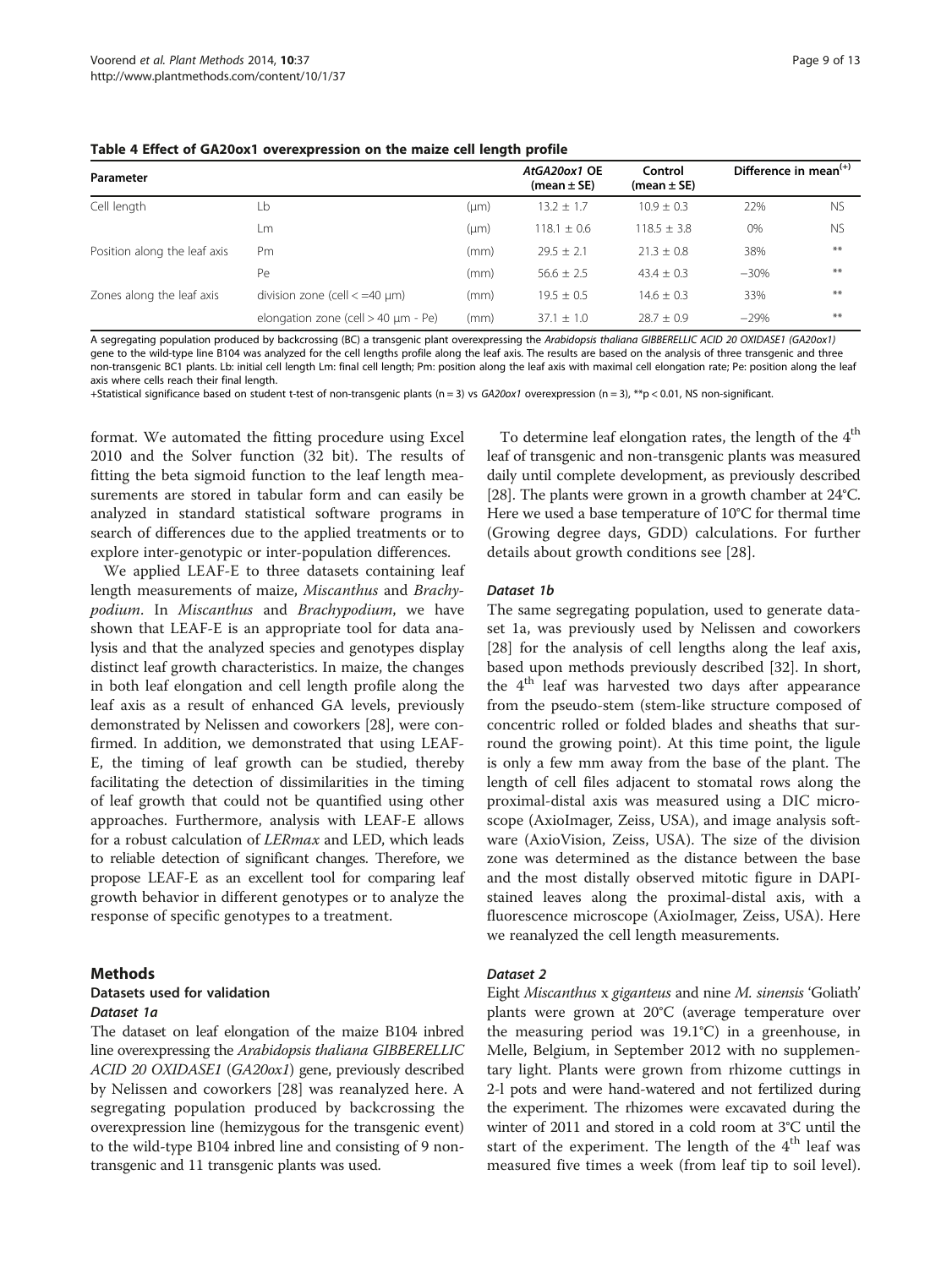<span id="page-9-0"></span>Based on our observations at this developmental stage, the contribution of internode elongation to the height measurements as leaf lengths can be neglected and transition to flowering has not yet occurred. The measurements were spread over a time period of approximately four weeks. The calculation of thermal time was based on the average air temperature in the greenhouse taking into account a base temperature of 8°C, based on Farrell and coworkers [\[33](#page-12-0)].

#### Dataset 3

The Brachypodium distachyon inbred lines Bd21, Bd2-3 and Bd3-1 were provided by David F. Garvin from the USDA-ARS (Minnesota, US), and line Bd21-3 was provided by Richard Sibout from INRA-IJPB (Versailles, France). Plants were grown in rootrainers (Haxnicks<sup>®</sup>, UK) in biological replicates ( $n = 10, 10, 7, 9$  respectively) in a greenhouse at an average temperature of 21°C in Melle, Belgium, August 2012 with no supplementary light. To calculate the thermal time, a base temperature of 10°C was used. Fertilizer was added with the water supply: conductivity  $Ec = 1 \text{mS/cm}$ ; water soluble fertilizer Poly-feed (Haifa, Belgium) (N,  $P_2O_5$ , K<sub>2</sub>0; 20:5:20 + 3 MgO). Measurements were taken from the tip of the 3rd leaf to its basal level on a daily basis, for a period of 10 days. Based on our observations at this developmental stage, the contribution of internode elongation to the height measurements as leaf lengths can be neglected and transition to flowering has not yet occurred.

# A mathematical function for fitting leaf length measurements

For the estimation of leaf growth parameters we used the beta sigmoid function for determinate growth, inspired by the Euler integral, in the form of Equation 1. This function was used previously by Auzanneau and coworkers [[7](#page-11-0)] and Verdenal and coworkers [\[19](#page-11-0)] to model leaf growth after cutting in Lolium perenne. In short, the leaf length  $L$  (mm) at a given moment in development  $t$  (°Cd) is determined by final leaf length  $Lm$ (mm) and three particular points in leaf development, expressed as units of thermal time or growing degree days (°Cd). Thermal time is a summation of cumulative differences between daily mean temperature and a specified base temperature, below which the plant does not grow or grows very slowly [\[22\]](#page-11-0). These thermal time points are the moment at which leaf growth starts  $t0$  (°Cd), the moment of maximal leaf growth rate  $tm$  ( $\degree$ Cd) and the moment at which leaf growth ceases te (°Cd). Estimations of t0 often result in negative values that are biologically not relevant [\[7](#page-11-0)]. Therefore, in the experiments in which seedlings were involved (maize and *Brachypodium*), we assumed that  $t0 = 0$  was at the moment of sowing. In the case of *Miscanthus*,  $t0 = 0$  was assumed to be at the moment of potting the rhizomes (no visible leaves at this stage).

$$
L = Lm \cdot \left(1 + \frac{(te-t)}{(te - tm)}\right) \cdot \left(\frac{(t-t0)}{(te - to)}\right)^{\frac{(te-t0)}{(te - tm)}} \tag{1}
$$

Equation 1. Beta sigmoid function for fitting leaf length, modified from [[7\]](#page-11-0). Function is applicable for  $t0 \le$ *t* ≤ *te* and *t* $0$  ≤ *tm* < *te*. For *t* > *te*, Equation 1 is reduced to  $L = Lm$ .

The leaf elongation rate (LER) at any given moment in leaf development  $t$  ( $\degree$ Cd) can be calculated from the LER function (Equation 2), which is the first derivative of Equation 1. From this equation we determined the maximum leaf elongation rate or LERmax (mm/°Cd), as the LER at tm.

$$
\frac{dL}{dt} = Lm \cdot \frac{\left( \left( 1 + \frac{(te-t)}{(te-tm)} \right) \cdot \left( \frac{(t-t0)}{(te-tm)} \right) \left( \frac{(te-t0)}{(te-tm)} - 1 \right) \right)}{(te-tm)} - \frac{\left( \frac{(t-t0)}{(te-tc)} \right)^{\frac{(te-t0)}{(te-tm)}}}{(te-tm)} \tag{2}
$$

Equation 2. Leaf elongation rate function, modified from [[7\]](#page-11-0).

As Equation 1 is a continuous function, it allows calculating the leaf length  $L$  (mm) at any given moment in the leaf elongation period  $t$ , and vice versa (Figure [2](#page-3-0)). Therefore, in addition to the parameters Lm, t0, tm and te, we estimated a set of parameters that can be biologically relevant. For the maize [dataset 1a](#page-8-0) we estimated the time point  $t100$ , the moment at which the leaf length is 100 mm. The t100 time point, which is early in development, was chosen since it is close to the moment at which the leaf emerges from the pseudo-stem in maize non-transgenic B104 plants. Furthermore, we estimated  $t20\%$ ,  $t50\%$  and  $t90\%$  (°Cd), which are the moments at which the leaf reaches 20%, 50% and 90% of its final length, respectively. For Brachypodium [\(dataset 2\)](#page-8-0), we replaced the  $t100$  parameter by  $t20$  (°Cd), the moment at which the leaf reaches 20 mm in length, to accommodate the smaller size of the *Brachypodium* leaf. These extra parameters allow the comparison of responses to different treatments or detect inter-genotypic differences in leaf growth development.

Expressing leaf growth as durations of thermal time, the leaf elongation duration or LED, allows describing leaf growth in a fluctuating environment [\[15\]](#page-11-0).

On that account, various LEDs were explored. For example, *LED*(20%-90%) defines the leaf growth duration between reaching 20% and 90% of its final length. Parameters *LED*(100-e) and *LED*(20%-e) were defined similarly.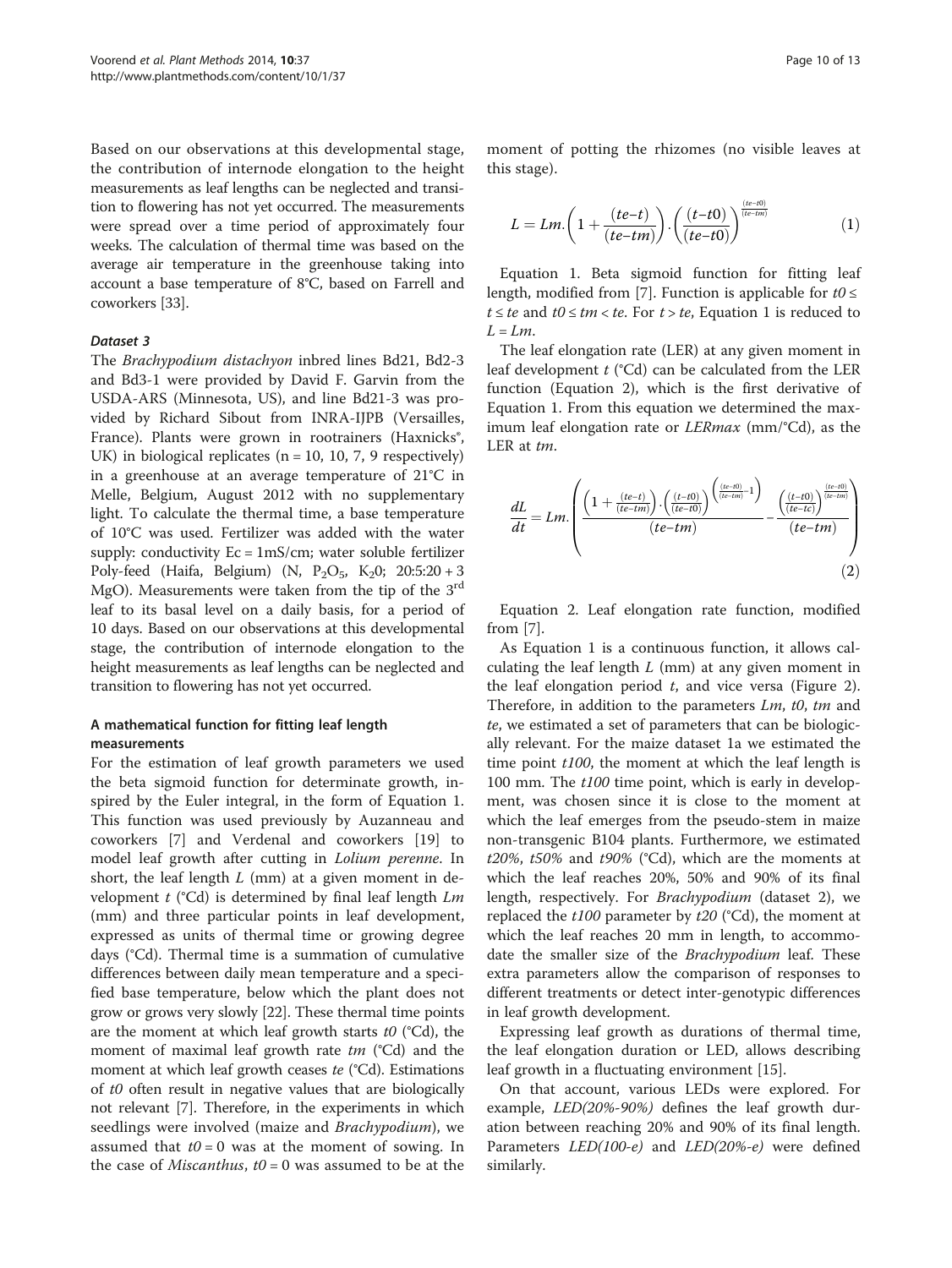# <span id="page-10-0"></span>A mathematical function for fitting cell length measurements

Often, analysis of leaf growth involves cell length measurements along the leaf axis, providing insight in the sizes of dividing, elongating and mature cells, and of the leaf zones encompassing these three cell types [[3,8,9,15,24,25\]](#page-11-0). Therefore, we assessed the fitting of cell length measurements along the leaf axis in maize with the beta sigmoid function. However, since in this case cells in the division zone have an initial length before proceeding to the elongation phase and eventually toward mature cells, a different equation had to be used as Equations [1](#page-9-0) and [2](#page-9-0) assume zero values at the beginning of growth. Yin and coworkers [\[18](#page-11-0)] describe an extended version of the beta sigmoid function that allows taking into account the initial length of the cell, Lb (mm) (Equation 3). In this case the data points do not represent a time series, but a positional-series of cell lengths along the leaf axis, taking the leaf base as position zero. For ease of interpretation, the symbols of the variable  $t$  and parameters tm and te from the original equation have been converted into the positions  $p \text{ (mm)}$  along the leaf axis, starting from the base towards the tip. The position at which maximal cell elongation occurs is denoted as Pm (mm), and the position at which the cells cease to elongate is denoted as Pe (mm) (see Equation 3).

$$
L = Lb + (Lm - Lb) \cdot \left(1 + \frac{(Pe - p)}{(Pe - Pm)}\right) \cdot \left(\frac{p}{Pe}\right)^{\frac{Pe}{(Pe - Pm)}} \tag{3}
$$

Equation 3. Extended version of the beta sigmoid function modified from [\[18](#page-11-0)] to fit cell length measurements along the leaf axis.

# LEAF-E: function fitting using a Microsoft excel spreadsheet and the SOLVER function

The fitting of leaf growth data using the beta sigmoid function was performed using Excel 2010 and the Solver function (32 bit) according to Brown [[34\]](#page-12-0). The automation of the procedure, as described below, in the form of a macro is innovative. Each row in the datasheet contains the data of one individual leaf (ordered in a time series), the starting values of the parameters of the model, and the formulae to extract the necessary statistical components for the calculation of the least square estimates following Neter and coworkers [\[35](#page-12-0)]. First, the macro checks for non-empty rows. When a non-empty row is found, the model is fitted to the data by minimizing the sum of squares of the errors iteratively, and changing the starting values of the parameters at each step. Per row (=leaf ), all values described in the previous sections are calculated and stored in a tabular form for further statistical analysis. In addition, a graph showing the original data points, the fitted growth curve and the function parameters is generated automatically.

This enables the evaluation of the correlation coefficient and visual interpretation of the goodness of fit. It also provides an easy way to check for miss fits or errors in the data. Miss fitting can occur when the Solver function fails to minimize the sum of squares of the errors using a particular set of starting values. Accordingly, the procedure can be repeated using more appropriate starting values. This way of working guarantees a fast analysis, robust estimation of growth parameters and provides a table in standardized format containing the resulting parameters and derived parameters per leaf. The output data can easily be analyzed in search of differential responses using standard statistical software, depending on the experimental setup. We gave this Excel tool the name LEAF-E. LEAF-E is included as additional file to this article (Additional files [4](#page-11-0) and [5](#page-11-0), with a user manual on the first sheet). Additional file [4](#page-11-0) includes test data of M. sinensis 'Goliath' leaf growth and default starting values prior running the macro and Additional file [5](#page-11-0) includes the results of the fitting procedure and graphs after running the automated fitting procedure.

#### Statistical analysis

The statistical analysis of the derived growth parameters comprised a student t-test on datasets containing only two genotypes (datasets [1a](#page-8-0), [1b](#page-8-0) and [2\)](#page-8-0) and an ANOVA followed by post hoc Scheffé tests for datasets containing more than two genotypes ([dataset 3\)](#page-9-0). All these analyses were carried out in the software package STATISTICA version 11 (Statsoft Inc., USA). For the analysis of the goodness of fit of cell length data of [dataset 1b,](#page-8-0) the fitting of the beta sigmoid and three other commonly used growth functions (Weibull, Gompertz and Logistic) and linear regression of the predicted to the observed values was carried out in SIGMAPLOT version 12\_5 (Systat Software Inc., USA).

# Additional files

[Additional file 1:](http://www.biomedcentral.com/content/supplementary/1746-4811-10-37-S1.pptx) Function fitting of leaf length measurements of maize, Miscanthus and Brachypodium using LEAF-E on a plant-by-plant **basis.** The PowerPoint presentation shows a plot for every single plant of every dataset, showing the individual leaf length measurements, the fit of the beta sigmoid function and its  $R^2$ -value, the estimated LER curve and the calculated LER (calculated as leaf length increase between two consecutive measurements divided by the respective thermal time interval). Maize GA: transgenic plant overexpressing the GA20ox1 gene, Maize control: wild-type B104 line, Bd: Brachypodium distachyon, F(t): fitted curve plotted in thermal time,  $R^2$  F(t):  $R^2$  value of the fit, Fler(t): LER curve, plotted in thermal time, LER calc: calculated LER (see above).

[Additional file 2:](http://www.biomedcentral.com/content/supplementary/1746-4811-10-37-S2.tiff) Scatter plots and linear regression for datasets of leaf length measurements. Plots show estimated to measured leaf lengths (A, D, G), estimated LER to calculated LER (calculated as leaf length increase between two consecutive measurements divided by the respective thermal time interval) (B, E, H) and estimated LERmax to LERmax determined as maximal value of the profile of calculated LER (C, F, I), all on a plant-by-plant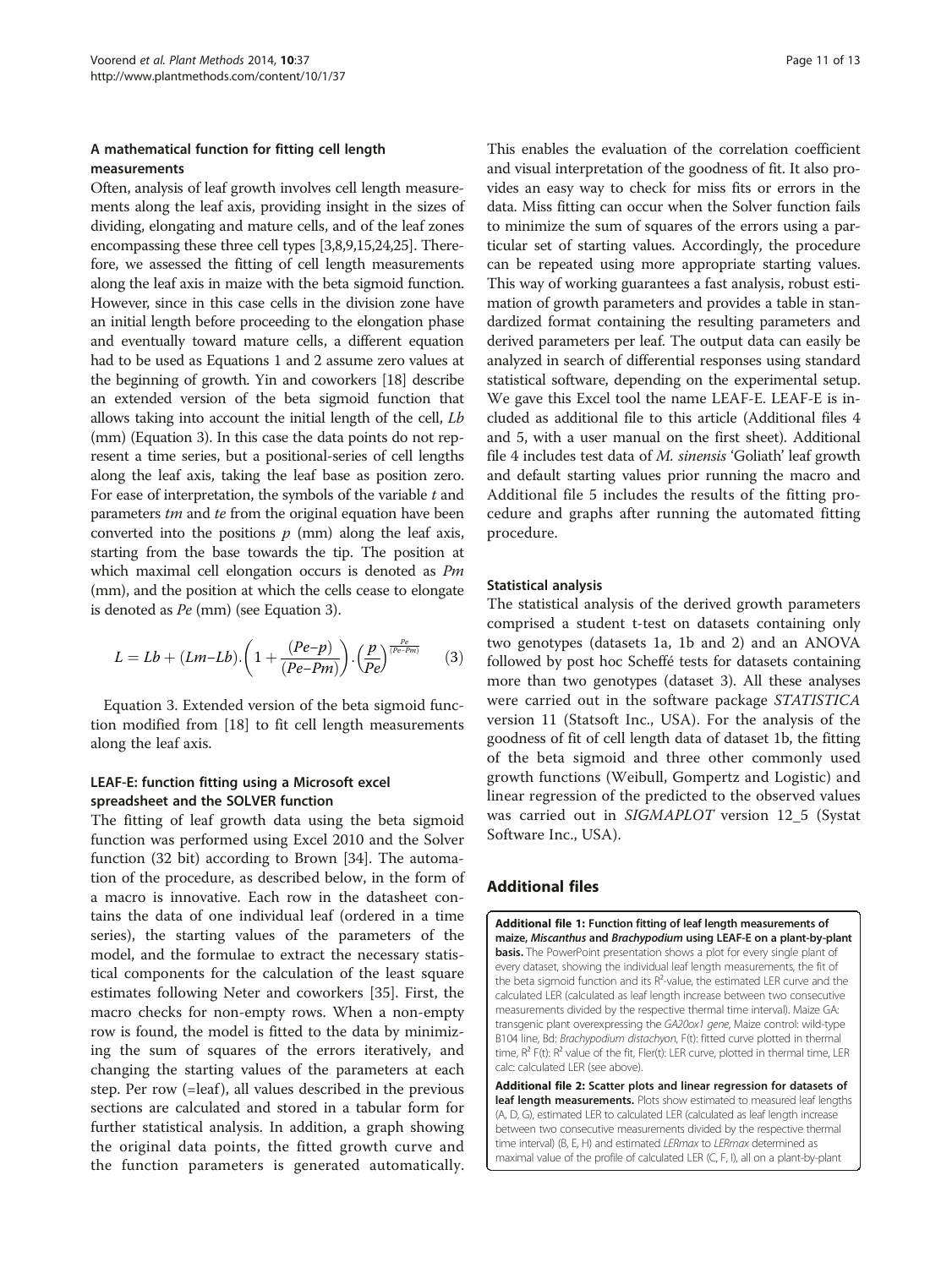<span id="page-11-0"></span>basis, for datasets of maize ([dataset 1a:](#page-8-0) A, B, C), Miscanthus [\(dataset 2](#page-8-0): D, E, F) and Brachypodium [\(dataset 3](#page-9-0): G, H, I).

[Additional file 3:](http://www.biomedcentral.com/content/supplementary/1746-4811-10-37-S3.jpeg) Distribution of the residuals for the fitting of the beta sigmoid function to leaf length data of maize (A), Miscanthus spp. (B) and Brachypodium spp. (C) and cell length data of maize (D) using LEAF-E.

[Additional file 4:](http://www.biomedcentral.com/content/supplementary/1746-4811-10-37-S4.xlsm) The Microsoft excel spreadsheet named LEAF-E with test data (M. sinensis 'Goliath leaf length measurements) and default starting values prior running the automated fitting procedure.

[Additional file 5:](http://www.biomedcentral.com/content/supplementary/1746-4811-10-37-S5.xlsm) The Microsoft excel spreadsheet named LEAF-E with test data (M. sinensis 'Goliath leaf length measurements), graphs and results of the fitted growth parameters after running the automated fitting procedure. The first sheet contains a user manual.

[Additional file 6:](http://www.biomedcentral.com/content/supplementary/1746-4811-10-37-S6.jpeg) Comparison of goodness of fit of the Beta sigmoid (A), Weibull (B), Gompertz (C) and Logistic (D) functions for the cell length profile of the 4<sup>th</sup> leaf in maize. The plots show the linear regression of estimated versus measured cell lengths of all data points of [dataset 1b.](#page-8-0)

#### Competing interests

The authors declare that they have no competing interests.

#### Authors' contributions

WV wrote this manuscript and was involved in conception and design of LEAF-E and acquisition, analysis and interpretation of the data. PL was involved in conception and design of LEAF-E and is responsible for the implementation and optimization of the tool as a macro in Microsoft Excel and critical revision of the manuscript. HN was involved in providing data, interpretation of data and critical revision of the manuscript. IR-R has made substantial contributions to conception and design of LEAF-E, interpretation of data and critical revision of the manuscript. DI was involved in critical revision of the manuscript and has given final approval of the version to be published. HM has made substantial contributions to conception and design of LEAF-E, was involved in interpretation of data and critical revision of the manuscript and has given final approval of the version to be published. All authors read and approved the final manuscript.

#### Acknowledgements

We thank the Agency for Innovation by Science and Technology in Flanders (IWT) for funding and Simon Fonteyne (ILVO, Belgium) for providing leaf measurements of Miscanthus spp. We also like to thank David Garvin (USDA-ARS, US) and Richard Sibout (INRA-IJPB, France) for providing Brachypodium seed stocks.

#### Author details

<sup>1</sup>Department of Plant Systems Biology, VIB, Technologiepark 927, 9052 Gent, Belgium. <sup>2</sup>Department of Plant Biotechnology and Bioinformatics, Ghent University, Technologiepark 927, 9052 Gent, Belgium. <sup>3</sup>Plant Sciences Unit -Growth and Development, Institute for Agricultural and Fisheries Research (ILVO), Caritasstraat 21, 9090 Melle, Belgium.

#### Received: 27 June 2014 Accepted: 26 September 2014 Published: 6 November 2014

#### References

- 1. Fricke W, McDonald AJS, Mattson-Djos L: Why do leaves and leaf cells of N-limited barley elongate at reduced rates? Planta 1997, 202:522–530.
- Munns R, James RA: Screening methods for salinity tolerance: a case study with tetraploid wheat. Plant Soil 2003, 253:201–218.
- Rymen B, Fiorani F, Kartal F, Vandepoele K, Inzé D, Beemster GTS: Cold nights impair leaf growth and cell cycle progression in maize through transcriptional changes of cell cycle genes. Plant Physiol 2007, 143:1429–1438.
- Clifton-Brown JC, Jones MB: The thermal response of leaf extension rate in genotypes of the  $C_4$ -grass Miscanthus: an important factor in determining the potential productivity of different genotypes. *J Exp Bot* 1997, 48:1573–1581.
- 5. Lafarge T, Tardieu F: A model co-ordinating the elongation of all leaves of a sorghum cultivar was applied to both Mediterranean and Sahelian conditions. *J Exp Bot 2002*, **53:**715-725.
- 6. Verelst W, Bertolini E, De Bodt S, Vandepoele K, Demeulenaere M, Pè ME, Inzé D: Molecular and physiological analysis of growth-limiting drought stress in Brachypodium distachyon leaves. Mol Plant 2013, 6:311–322.
- 7. Auzanneau J, Huyghe C, Escobar-Gutiérrez AJ, Julier B, Gastal F, Barre P: Association study between the gibberellic acid insensitive gene and leaf length in a Lolium perenne L. synthetic variety. BMC Plant Biol 2011, 11:183.
- 8. Parent B, Conejero G, Tardieu F: Spatial and temporal analysis of non-steady elongation of rice leaves. Plant Cell Environ 2009, 32:1561–1572.
- 9. Fiorani F, Beemster GTS, Bultynck L, Lambers H: Can meristematic activity determine variation in leaf size and elongation rate among four Poa species? A kinematic study. Plant Physiol 2000, 124:845-855.
- 10. Arredondo JT, Schnyder H: Components of leaf elongation rate and their relationship to specific leaf area in contrasting grasses. New Phytol 2003, 158:305–314.
- 11. Bultynck L, Ter Steege MW, Schortemeyer M, Poot P, Lambers H: From individual leaf elongation to whole shoot leaf area expansion: a comparison of three Aegilops and two Triticum species. Ann Bot 2004, 94:99–108.
- 12. Reymond M, Muller B, Tardieu F: Dealing with the genotype x environment interaction via a modelling approach: a comparison of QTLs of maize leaf length or width with QTLs of model parameters. J Exp Bot 2004, 55:2461–2472.
- 13. Chenu K, Chapman SC, Hammer GL, McLean G, Ben Haj Salah H, Tardieu F: Short-term responses of leaf growth rate to water deficit scale up to whole-plant and crop levels: an integrated modelling approach in maize. Plant Cell Environ 2008, 31:378–391.
- 14. Dignat G, Welcker C, Sawkins M, Ribaut JM, Tardieu F: The growths of leaves, shoots, roots and reproductive organs partly share their genetic control in maize plants. Plant Cell Environ 2013, 36:1105–1119.
- 15. Tardieu F, Reymond M, Hamard P, Granier C, Muller B: Spatial distributions of expansion rate, cell division rate and cell size in maize leaves: a synthesis of the effects of soil water status, evaporative demand and temperature. *J Exp Bot 2000*, 51:1505-1514.
- 16. Paine CET, Marthews TR, Vogt DR, Purves D, Rees M, Hector A, Turnbull LA: How to fit nonlinear plant growth models and calculate growth rates: an update for ecologists. Methods Ecol Evol 2012, 3:245–256.
- 17. Motulsky HJ, Ransnas LA: Fitting curves to data using nonlinear regression: a practical and nonmathematical review. FASEB J 1987, 1:365-374
- 18. Yin X, Goudriaan J, Lantinga EA, Vos J, Spiertz HJ: A flexible sigmoid function of determinate growth. Ann Bot 2003, 91:361–371.
- 19. Verdenal A, Combes D, Escobar-Gutiérrez AJ: A study of ryegrass architecture as a self-regulated system, using functional-structural plant modelling. Funct Plant Biol 2008, 35:911–924.
- 20. Goudriaan J, Van Laar HH: Modelling Potential Crop Growth Processes: Textbook with Exercises. Dordrecht; Boston: Kluwer Academic Publishers; 1994.
- 21. Neild R, Newman J: Growing season Characteristics and Requirements in the Corn Belt. In Natl Corn Handb 40. West Lafayette, IN 47907: Purdue University Cooperative Extension Service; 1990.
- 22. Atwell B, Kriedemann P, Turnbull C: Plants in Action: Adaptation in Nature, Performance in Cultivation. MacMillan Education Australia Pty Ltd: Melbourne, Australia; 1999.
- 23. International Brachypodium Initiative: Genome sequencing and analysis of the model grass Brachypodium distachyon. Nature 2010, 463:763–768.
- 24. Ben-Haj-Salah H, Tardieu F: Temperature affects expansion rate of maize leaves without change in spatial distribution of cell length (analysis of the coordination between cell division and cell expansion). Plant Physiol 1995, 109:861–870.
- 25. Muller B, Reymond M, Tardieu F: The elongation rate at the base of a maize leaf shows an invariant pattern during both the steady-state elongation and the establishment of the elongation zone. *J Exp Bot* 2001, 52:1259–1268.
- 26. Bouchabké O, Tardieu F, Simonneau T: Leaf growth and turgor in growing cells of maize (Zea mays L.) respond to evaporative demand under moderate irrigation but not in water-saturated soil. Plant Cell Environ 2006, 29:1138–1148.
- 27. Durand J-L, Schäufele R, Gastal F: Grass leaf elongation rate as a function of developmental stage and temperature: morphological analysis and modelling. Ann Bot 1999, 83:577–588.
- 28. Nelissen H, Rymen B, Jikumaru Y, Demuynck K, Van Lijsebettens M, Kamiya Y, Inze D, Beemster GT: A local maximum in gibberellin levels regulates maize leaf growth by spatial control of cell division. Curr Biol 2012, 22:1183–1187.
- 29. Greef JM, Deuter M: Syntaxonomy of Miscanthus x giganteus GREEF et DEU. Angew Bot 1993, 67:87–90.